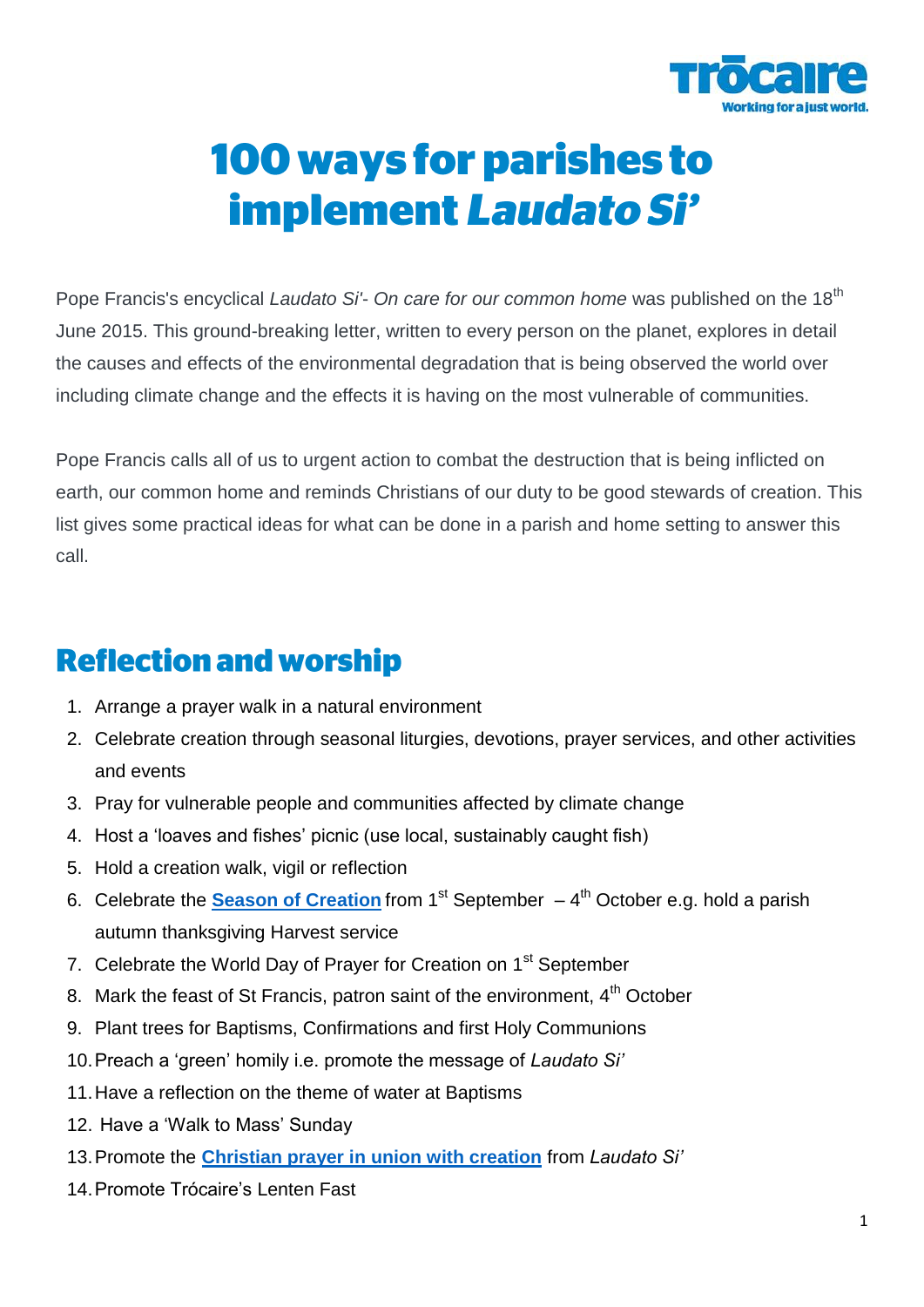

- 15.Use Trócaire's **GLAS - [Care for a common home](https://www.trocaire.org/resources/parishes/climate-resources)** pastoral resource for parishes
- 16.Engage with **[Eco Congregation](http://ecocongregationireland.com/)** Ireland
- 17.Create a display of 'Eco-Theology' Books
- 18.Hold a 'Pledging Ceremony' for parishioners who commit to living more sustainably



Mary Belo, a farmer from the Chikwawa district of southern Malawi, which is one of the worst impacted by climate change. (*Photo: Eoghan Rice / Trócaire*)

#### **Practical ideas for the parish**

- 19.Form a parish 'Green Team' to lead creation themed worship and implement eco-tips
- 20.Establish an outdoor space for prayer and contemplation
- 21.Hold a talk or workshop in the parish on *Laudato Si'* and invite a Trócaire speaker
- 22.Enforce 'reduce waste' rules for parish hall, events and parties
- 23.Compost kitchen and churchyard organic waste
- 24.Use washable not disposable napkins, mugs, cutlery, etc.
- 25.Email and text to reduce paper consumption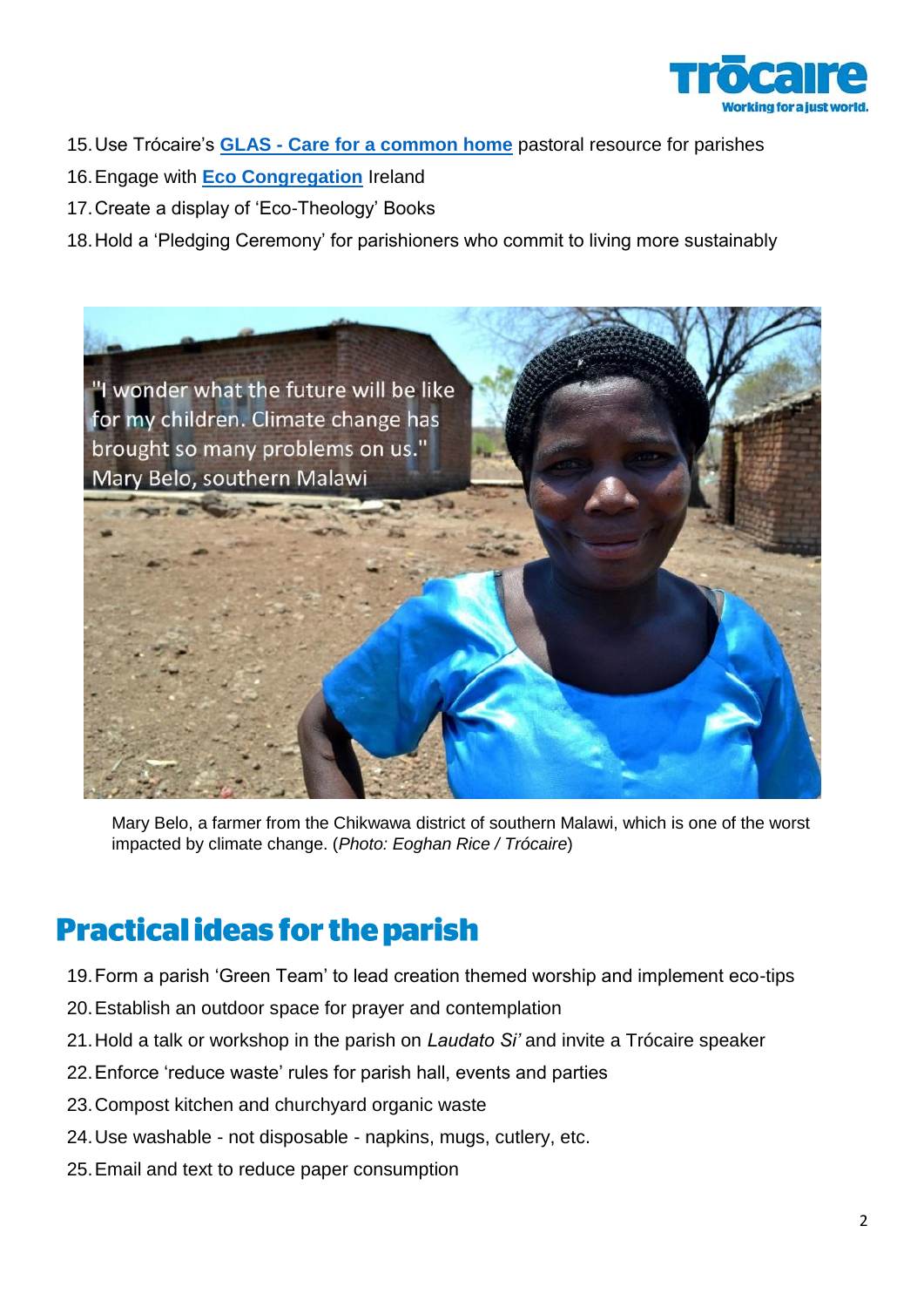

- 26.Print double-sided
- 27.Install a parish compost bin for kitchen waste
- 28.Host a 'Green BBQ' or 'Green Tea' using only locally sourced foods
- 29.Create and promote a toy or music library
- 30.Host a second-hand school uniform and school book exchange
- 31.Audit and monitor church energy use to see where reductions can be made
- 32.Install energy-saving lightbulbs
- 33.Switch off lights when leaving a room
- 34.Turn down thermostats
- 35.Only use Fairtrade tea and coffee at parish events
- 36.Reduce water usage by installing tap flow regulators (these are very easy to install!)
- 37.Timetable parish meetings to minimise heating
- 38.Reduce the use of floodlights
- 39.Turn off computers and photocopiers when not in use
- 40.Display and promote local bus routes
- 41.Install a water butt to conserve water
- 42.Provide bike racks
- 43.Encourage car-shares for Sunday Mass and meetings
- 44.Use environmentally friendly cleaning products
- 45.Make **your own [environmentally friendly cleaning products](http://www.greenschoolsireland.org/_fileupload/Litter%20and%20Waste%20Resources/MakeYourOwnEcoFriendlyCleaningProducts.pdf)**
- 46.Use recycled paper and envelopes
- 47.Install bird feeders, boxes or bat boxes
- 48.Become a local drop off centre for small waste electrical items
- 49.Promote your local council's specific rules for recycling in the parish newsletter
- 50.Purchase only ethical banking and insurance
- 51.Encourage parishioners to live more sustainably at home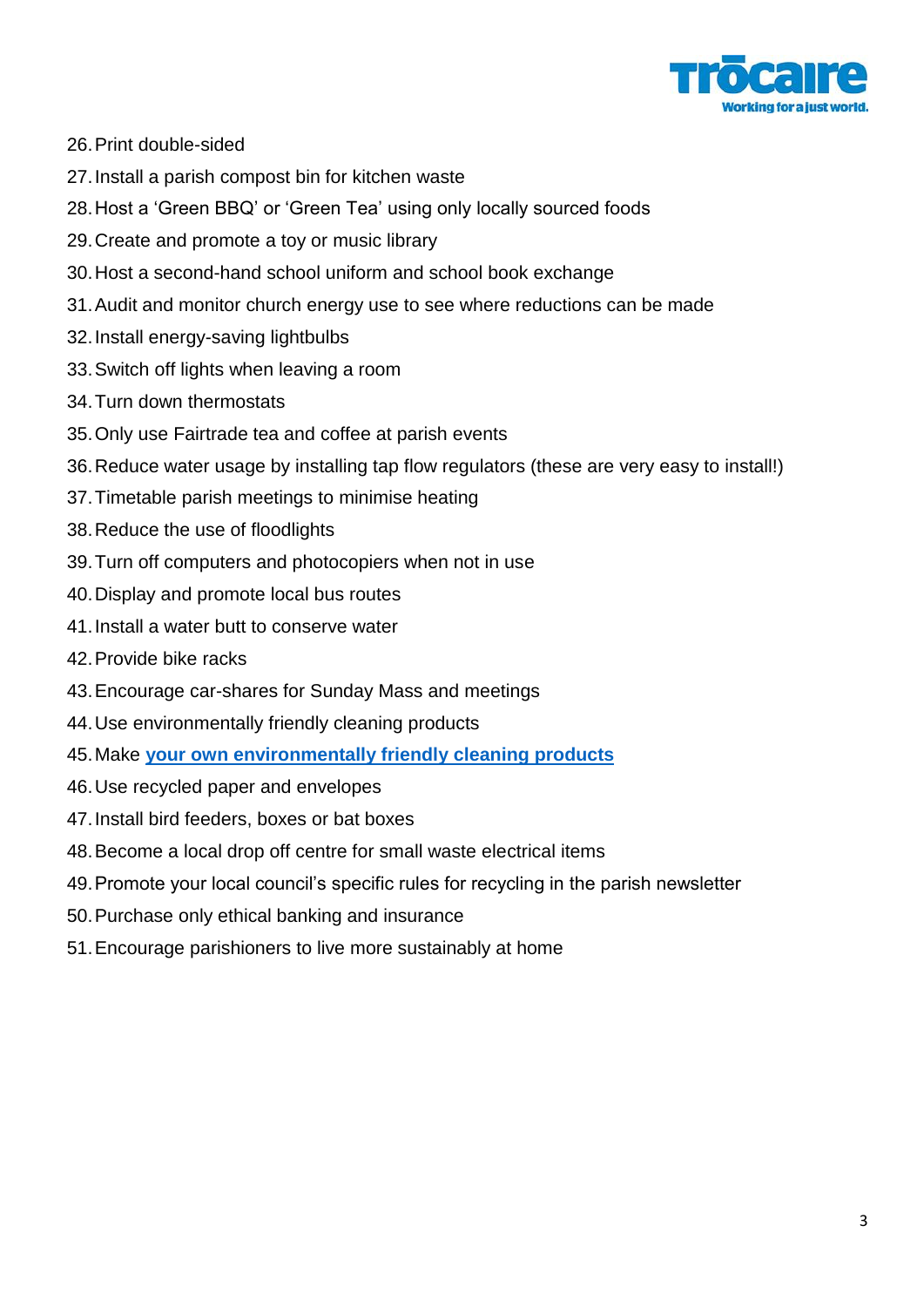



#### **Reaching out**

- 52.Promote a parish 'Unplugged Day' No TVs, phones or computers
- 53.Post weekly eco tips of the week on the parish noticeboard or newsletter
- 54.Hold parish walks open to everyone to highlight the beauty of creation
- 55.Have a children's gardening club
- 56.Host jumble sales
- 57.Publicise your own local recycling facilities
- 58.Host a film evening using Trócaire's documentary *[The Burning Question](https://www.trocaire.org/getinvolved/climate-justice/burningquestiondoc) or An Inconvenient Truth*, or *The Age of Stupid*, *This Changes Everything*
- 59.Hold a climate change quiz night and fundraise for Trócaire
- 60.Promote Trócaire's GLAS ÓG Climate Justice programme for youth groups
- 61.Encourage schools to develop a Climate Justice assembly for schoolchildren
- 62.Create links with local groups: Friends of the Earth, Wildlife Trust, RSPB
- 63.Hold a litter-pick event
- 64.Support local producers and hold a 'Green Fair' with locally sourced food and crafts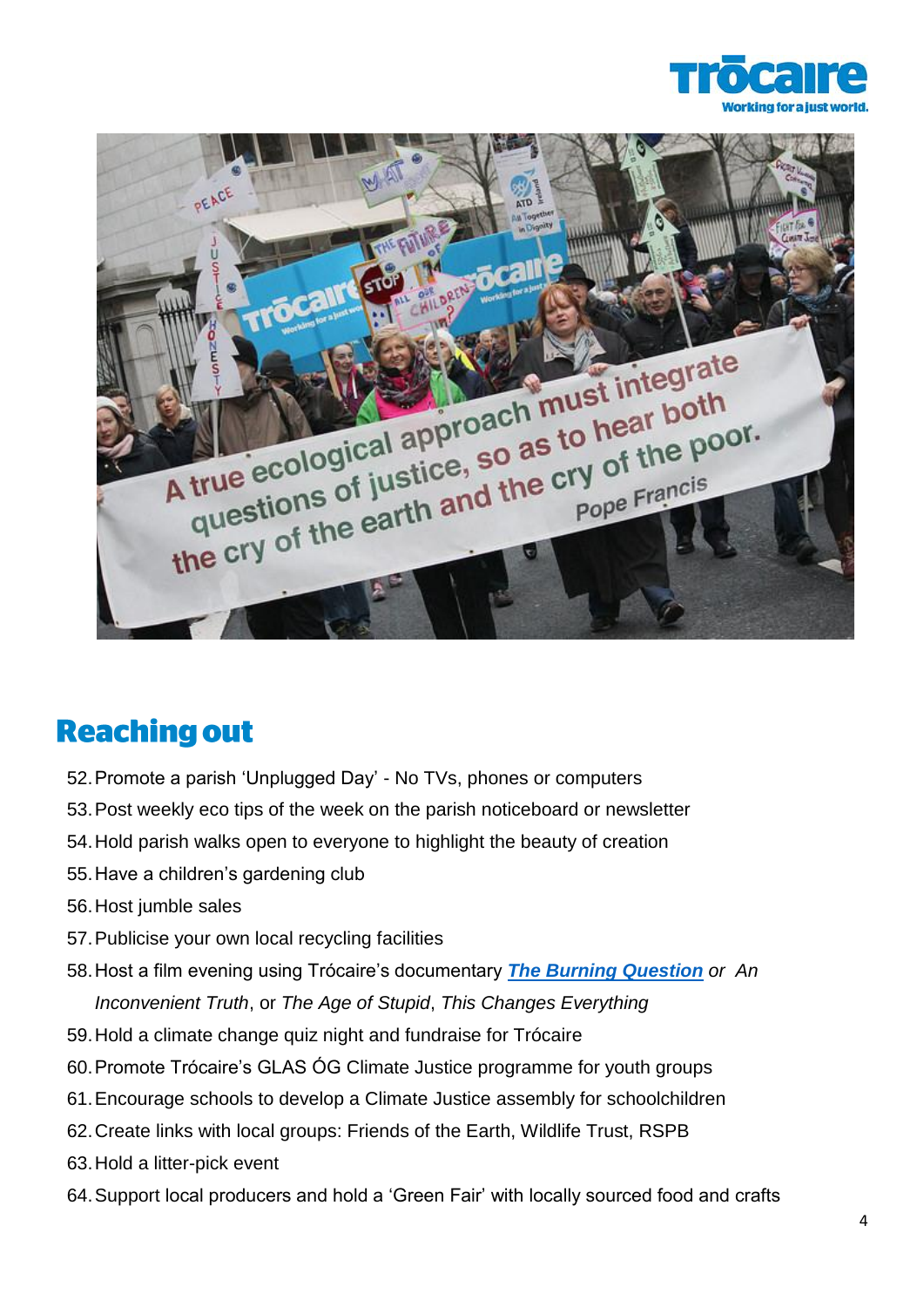

- 65.Plant butterfly and bee friendly plants and flowers in parish spaces
- 66.Write to local council leaders, TDs/MPs/MLAs and MEPs on environmental issues on behalf of the parish
- 67.Write to local newspapers about local environmental issues on behalf of the parish
- 68.Make land available for allotments for local people to grow food
- 69.Provide household items for rehoused homeless people

### **Consider investing in:**

- 70.Motion sensor lighting especially for storage cupboards and other rarely used rooms
- 71.Draught-proofing and insulation for church buildings
- 72.Renewable energy sources
- 73.Water efficient toilets
- 74.Double glazing

# **Living more simply at home**

- 75.Use **[Freecycle,](https://www.freecycle.org/browse/IE/Ireland) [FreeTrade](http://www.freetradeireland.ie/)** Ireland or **[Freegle](https://ilovefreegle.org/)** (N. Ireland)
- 76.Stop junk mail: see **[here](http://www.rte.ie/news/money/2012/0123/289630-stopping-junk-mail-spam-email-and-cold-calls/)** for more details.
- 77.Make your own gifts e.g. jam, clothes, arts and crafts etc.
- 78.Grow your own fruit, vegetables, herbs
- 79.Stop using disposable plastic water bottles
- 80.Use a slow cooker- more energy efficient than an oven
- 81.Avoid take out cups
- 82.Use an electric shaver rather than disposable blades to reduce waste
- 83.Use the stairs rather than a lift
- 84.Enjoy more time in nature
- 85.Wash laundry at 30°C when possible
- 86.**[Campaign](https://www.trocaire.org/getinvolved/climate-justice)** with Trócaire for Climate Justice
- 87.Buy ethical clothing
- 88.Check up on your own **[carbon footprint](http://footprint.wwf.org.uk/) and see where you can make changes**
- 89.Dry your washing outside
- 90.Walk, cycle, take the bus, tram or train